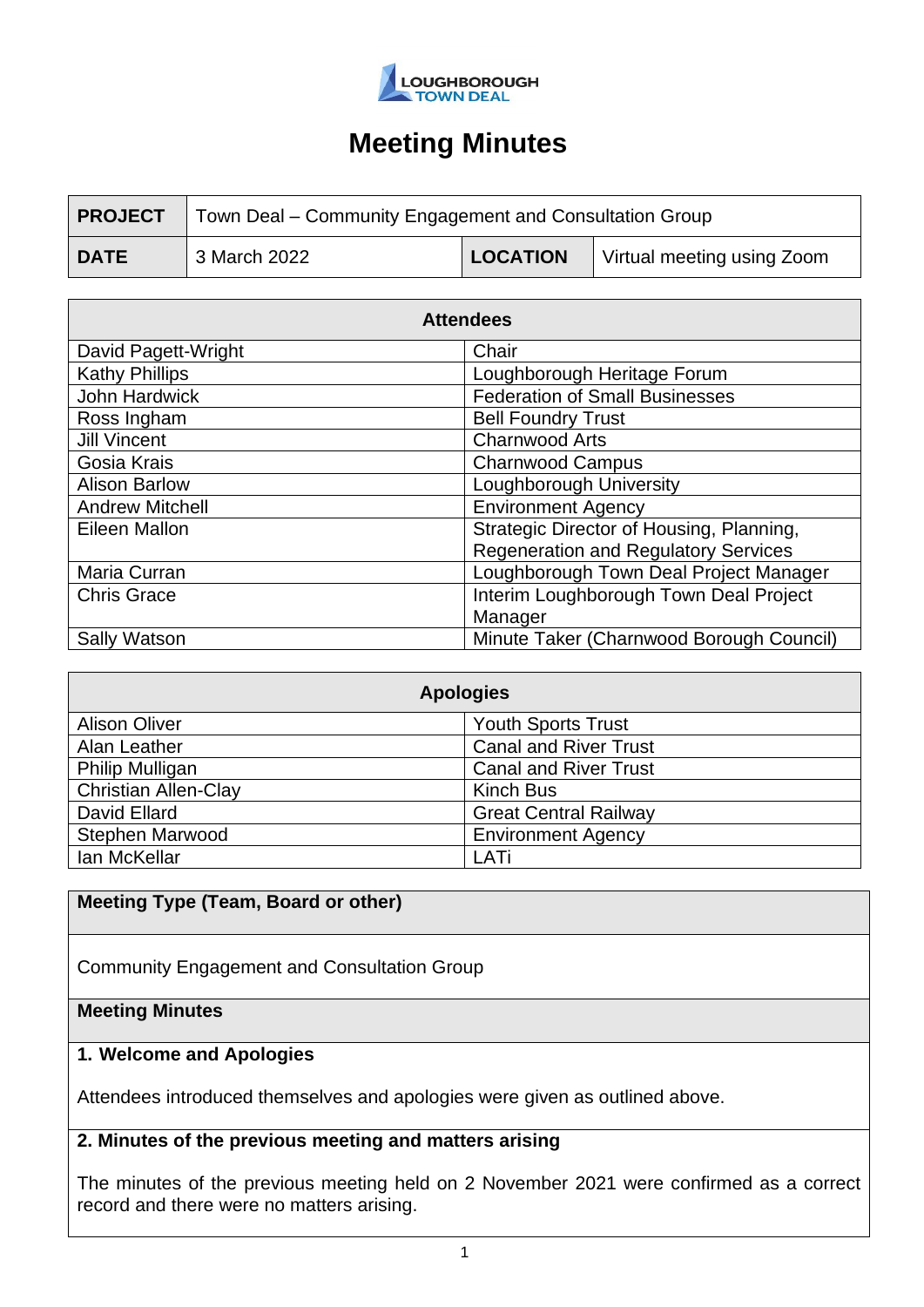

#### **3. Project Update and Next Steps**

The Interim Project Manager delivered a presentation on progress since the last meeting of the group in November 2021. Updates included;

- Confirmation that Bedford Square Gateway and Taylor's Bell Foundry projects were approved by DLUHC. Money received by the Accountable Body in late December.
- Programme Management Funding also received from DLUHC
- Intensive work by and with Project Leads preparing full business cases prior to Christmas – Careers and Enterprise Hub Phase 2 / Digital Skills Hub / Generator / Riverside Regeneration – all 4 achieved excellent assurance checks ratings
- Work on Healthy and Innovative Loughborough and Great Central Railway business cases but deferred until spring 2022 for submission.
- EqIAs and Summary Documents also prepared.
- Board's Delivery Sub-Group and the s151 officer approved the business cases for Careers and Enterprise Hub Phase 2 / Digital Skills Hub / Generator / Riverside Regeneration.
- Submissions for the above projects made to DLUHC.
- Some further info supplied to DLUHC on one submission following their checks.
- Drafting of grant agreement template.
- Press release and publicity for Bedford Square Gateway Scheme.
- All projects encouraged to think about and plan how they will involve communities and stakeholders in the delivery of their projects.
- 31ten appointed to provide support to projects on business case development.
- Grant Agreement drafted and issued to Loughborough Bellfoundry Trust.
- Assurance and Performance Review 2021/22 undertaken at the request of DLUHC.
- 31ten consultants working with GCR and Healthy and Innovative Loughborough projects on business cases.
- Board met on 28<sup>th</sup> February 2022.
- Lambert Smith Hampton working with the Council on the Lanes and Links and Living Loughborough project / business case development.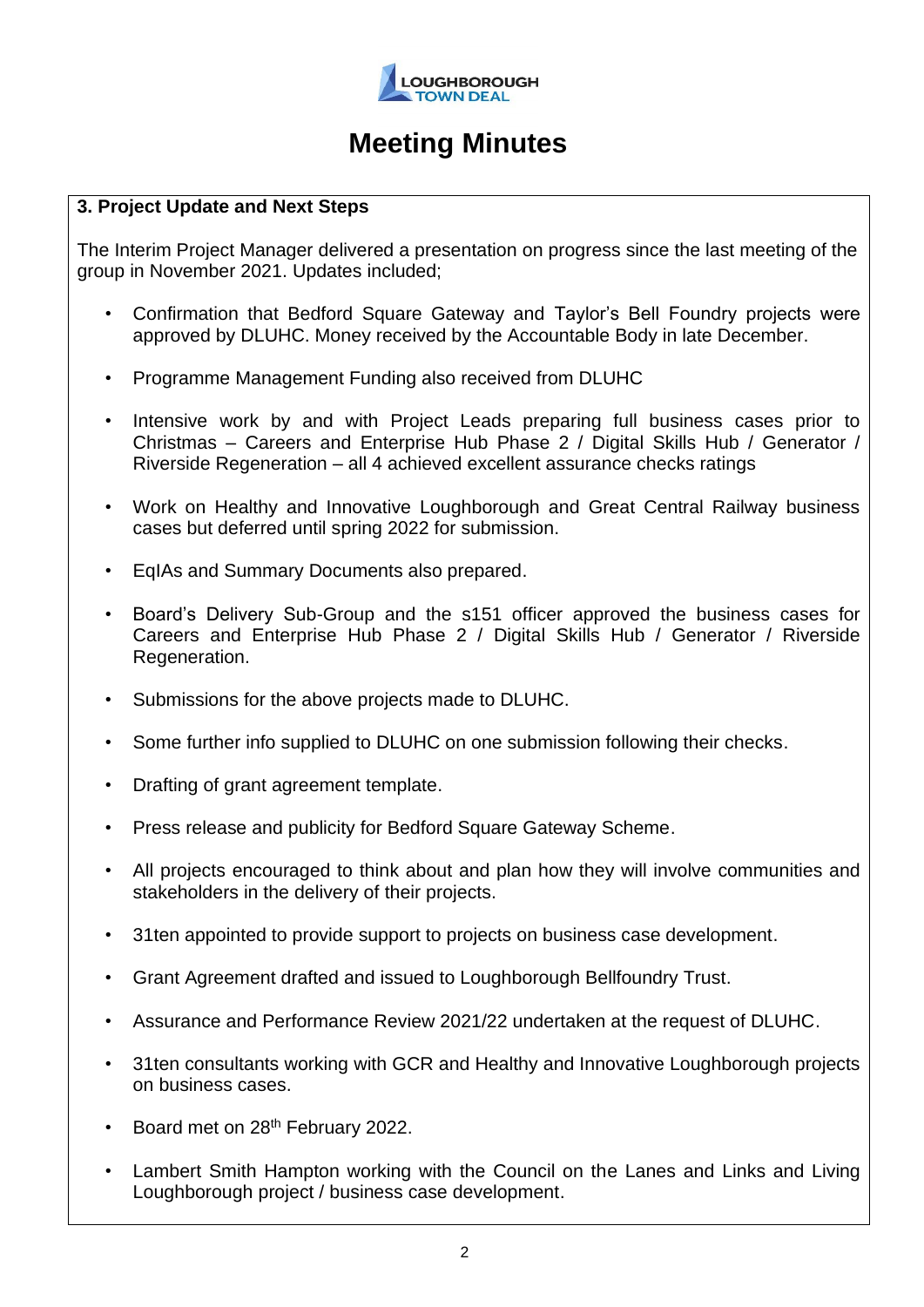

• Chris Grace's secondment as Town Deal Programme Manager ended at the end of February 2022.

An update on the communications plan for the programme was provided as follows;

- November 2021 issued comms regarding Town Deal funding for the Bedford Square Gateway Project in November 2021. Coverage in local media.
- January 2022 issued comms for the funding announcement for Taylor's Bell Foundry.
- Bell Foundry coverage resulted in local media including a piece on East Midlands Today. Social media content received 12,000 impressions.
- Video produced for Bell Foundry announcement received 4,000 impressions.
- Infograph produced to explain the 11 projects  $-$  achieved 6,000 impressions across social media.

The next steps in the project were outlined as follows;

- Maria Curran starts as Town Deal Programme Manager.
- MACE and 31ten consultants to work with Project Leads; regular liaison with project leads by Accountable Body.
- GCR and Healthy and Innovative Loughborough Projects likely to submit business cases for consideration by the DSG and s151 Officer in early April. If approved, submissions to DLUHC by 14<sup>th</sup> April.
- DLUHC likely to confirm (by end of March) first payments to the 4 projects submitted earlier in the year.
- DLUHC to feedback on the Assurance and Performance Review.
- Bell Foundry and Bedford Sq projects will see 'spades in the ground'.
- DLUHC to issue monitoring and performance guidance for town deals in April.
- Ensuring pace on business case production for our remaining projects.

An update on funding timelines was outlined as follows;

- First funding for our 4 projects submitted in January likely to be received before end of March 2022.
- Second round of funding for our 2 projects approved in late 2021 likely to be in April / May 2022 and Sept / Oct 2022.
- Two projects due to submit business cases in April should receive their first tranche of